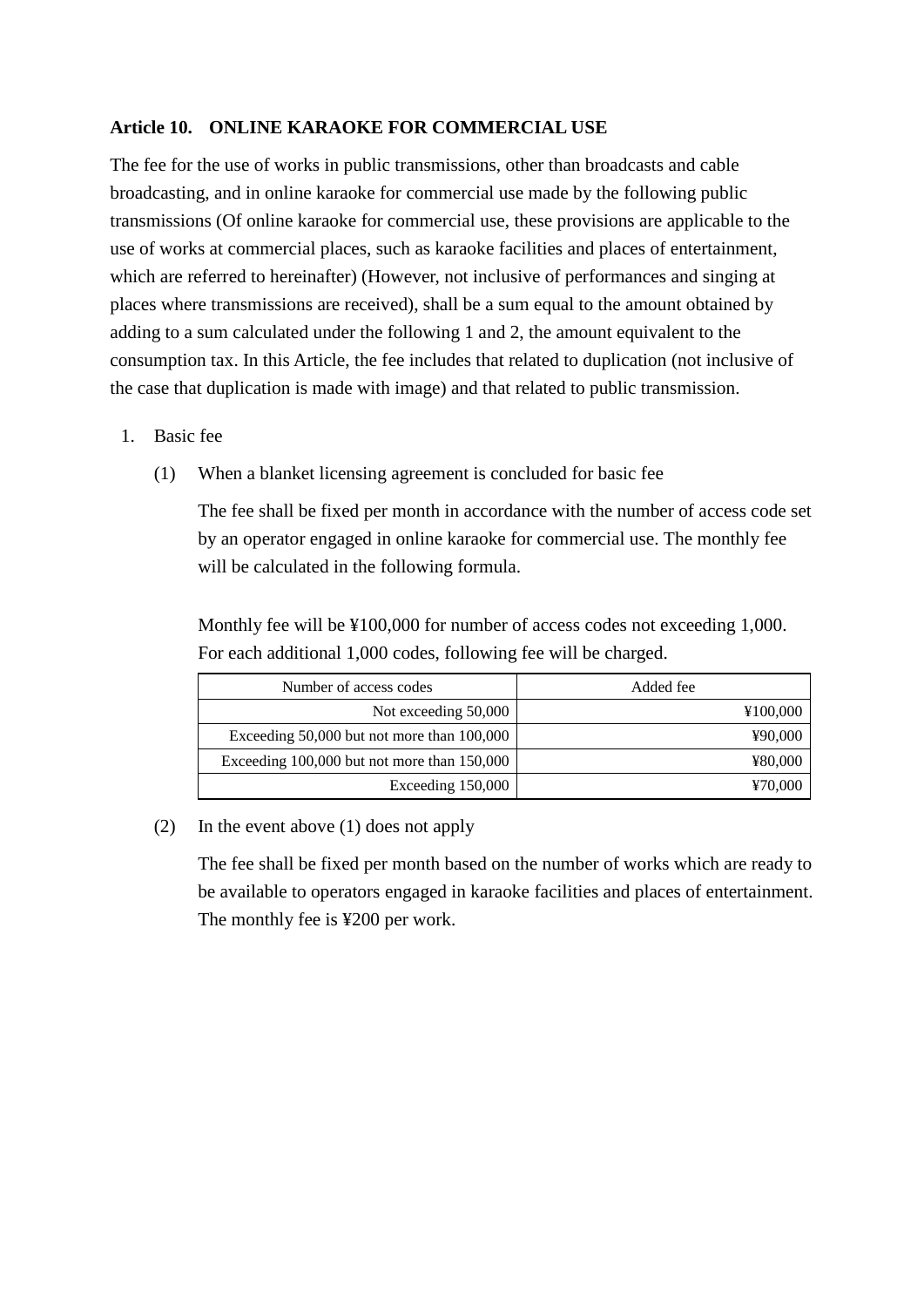## 2. Per usage fee

(1) When a blanket licensing agreement is concluded for per usage fee

The fee shall be fixed per month and per server and per terminal, etc. (hereinafter referred to as "receiving apparatus") and shall be a sum equivalent to 10% of information service charge imposed on each receiving apparatus or ¥950, whichever is greater. However, in the case that the fee equivalent to 14% of information service charge is lower than ¥950, this percentage based fee or ¥650, whichever is greater, shall apply.

(2) In the event above (1) does not apply

The fee shall be fixed each time a work is supplied (regardless of through public transmissions or by means of reproductions) to premises such as karaoke facilities and places of entertainment, etc. by an operator engaged in online karaoke for commercial use through access codes to receiving apparatus set by the premises. The fee is ¥3 for use of a work.